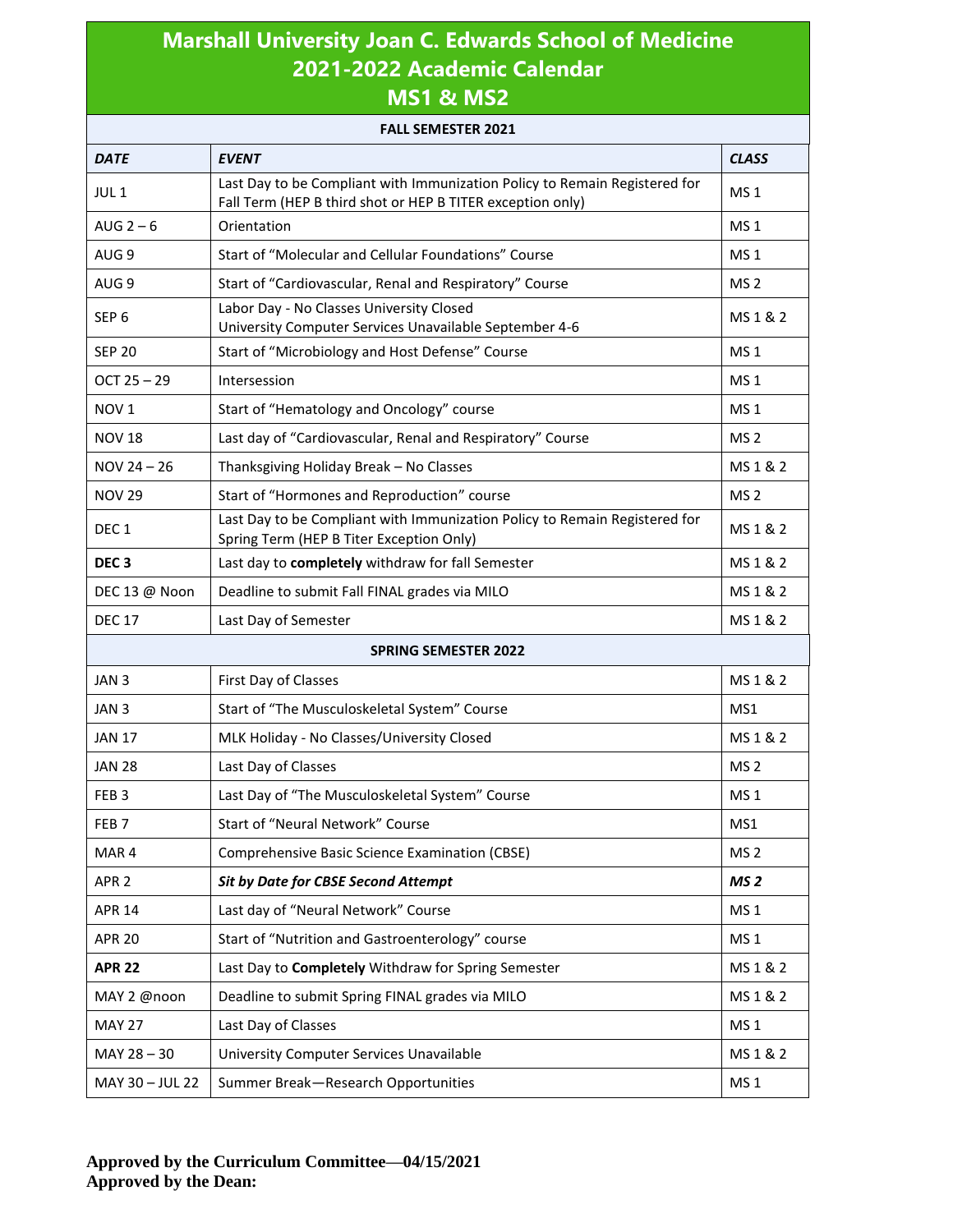| <b>Marshall University Joan C. Edwards School of Medicine</b><br>2021-2022 Academic Calendar<br>MS <sub>3</sub> |                                       |                                                                                                                                               |  |  |
|-----------------------------------------------------------------------------------------------------------------|---------------------------------------|-----------------------------------------------------------------------------------------------------------------------------------------------|--|--|
| <b>DATE</b>                                                                                                     | <b>EVENT</b>                          | <b>CALENDAR NOTES</b>                                                                                                                         |  |  |
| <b>JUN 14 - JUN 25,</b><br>2021                                                                                 | <b>Clinical</b><br><b>Orientation</b> | Schedule to be posted online by OME                                                                                                           |  |  |
| JUN 28 - AUG 13,<br>2021                                                                                        | <b>ROTATION 1</b>                     | JUL 5 - University Closed (July Fourth Observation)<br>JUL TBA - Risk Management Seminar                                                      |  |  |
| AUG $16 - OCT$ 1,<br>2021                                                                                       | <b>ROTATION 2</b>                     | SEP 6-University Closed (Labor Day)<br>University Computer Services Unavailable September 4-6<br>Begin Scheduling for Step 2 CS and Step 2 CK |  |  |
| OCT 4 - NOV 19,<br>2021                                                                                         | <b>ROTATION 3</b>                     |                                                                                                                                               |  |  |
| WINTER BREAK / UNIVERSITY CLOSED - DEC 20, 2021 - JAN 4, 2022                                                   |                                       |                                                                                                                                               |  |  |
| NOV 22 - JAN 21,<br>2022                                                                                        | <b>ROTATION 4</b>                     | Thanksgiving Holiday 25 - 26<br>Rising MS4 Scheduling Meeting                                                                                 |  |  |
| JAN 24 - MAR 11,<br>2022                                                                                        | <b>ROTATION 5</b>                     | Marshall Health Sciences Research Day - TBA                                                                                                   |  |  |
| MAR 14 - APR 29,<br>2022                                                                                        | <b>ROTATION 6</b>                     | <b>Final CCE's Week of APR</b>                                                                                                                |  |  |